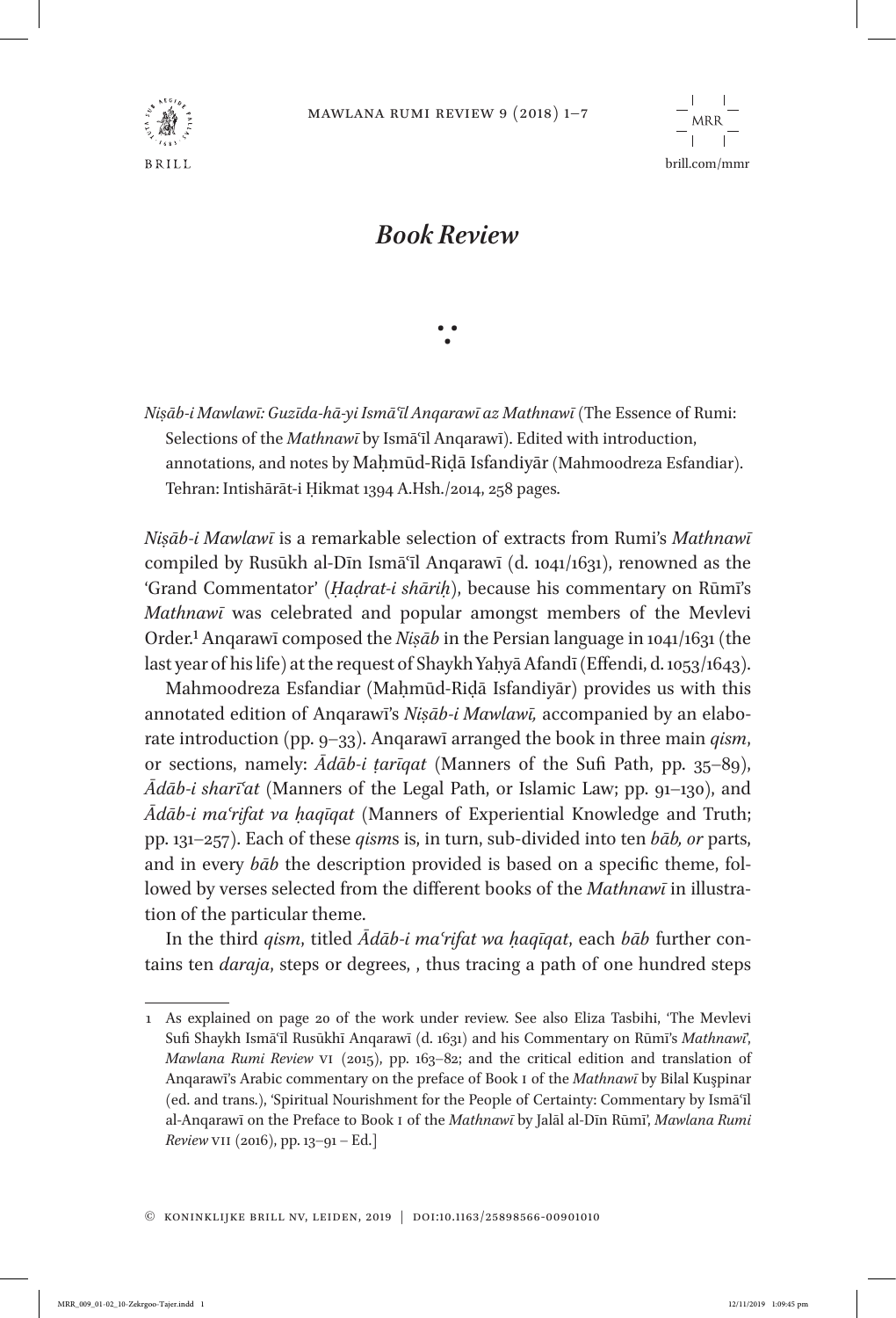as one proceeds through the entire *qism*. These steps, which are about selfrealization, begin with the expression *yaqẓa* (awakening) and end with *tawḥīd* (oneness with God). The organization of Anqarawī's commentary can thus be diagrammed as follows:

> 3 sections (*Qism*) | 10 parts (*Bāb*) per section, each focused on a particular theme | 10 steps (*Daraja*) in each part (*bāb*) in section 3

Anqarawī categorizes the basic discussions of the *Mathnawī* on the basis of Khwāja ʿAbdullāh Anṣārī's (d. 481/1089) *Manāzil al-sāʾirīn* (Waystations of the Wayfarers) and ʿIzz al-Dīn Mahmūd Kāshānī's (d. 734/1334) Persian manual of Sufi doctrine, *Misbāḥ al-hidāya* (Lamp of Guidance). Esfandiar shows that the division of topics of both the first and the second Section (*qism)* of the *Nisāb* are very similar to the chapter headings of Kāshānī's *Misbāḥ al-hidāya*, insofar as Anqarawī on various occasions quotes verbatim the topics that appear in the *Misbāḥ*. However, the topics and themes of Anqarawī's third Section are to a great extent similar to the *qism*s and *bāb*s of Anṣārī's *Manāzil al-sāʾirīn*  $(pp. 24-25)$ .

At the beginning of each *bāb* Anqarawī gives a brief description of relevant Qurʾānic verses, *aḥādīth* (Hadith of the Prophet), and Sufi sayings. He concludes each part with verses of Rumi's *Mathnawī* that are relevant to the discussions broached at the beginning of each *bāb*. Typically, he quotes more than fifteen verses from the *Mathnawī*, gathering and rearranging these verse selections from various places in the six books of the *Mathnawī*, as the overall theme of the discussion warrants.

Esfandiar claims that the lack of fluency in Anqarawī's Persian prose in the *Nisāb* (in contrast to the lines of verse which he quotes) shows that perhaps Anqarawī was not fully in command of the Persian language after all. Esfandiar notes that 'in most of his writings, sentences are unclear', while those phrases that are in fluently comprehensible Persian are for the most part borrowed directly from Persian mystical works such as the *Misbāḥ al-hidāya* with little modification (p. 25).

In compiling his critical edition of the text, Esfandiar used two manuscripts and one lithograph edition of Anqarawī's *Niṣāb*. The first manuscript is preserved in the Central Library of the University of Tehran (Ms. T, No. 6532), dated 17 Ṣafar 1234 (16 December 1818), and appears to be the oldest of the three. Apparently this copy was in the possession of Saʿīd Nafīsī before being transferred to the Tehran University Library. The second manuscript is from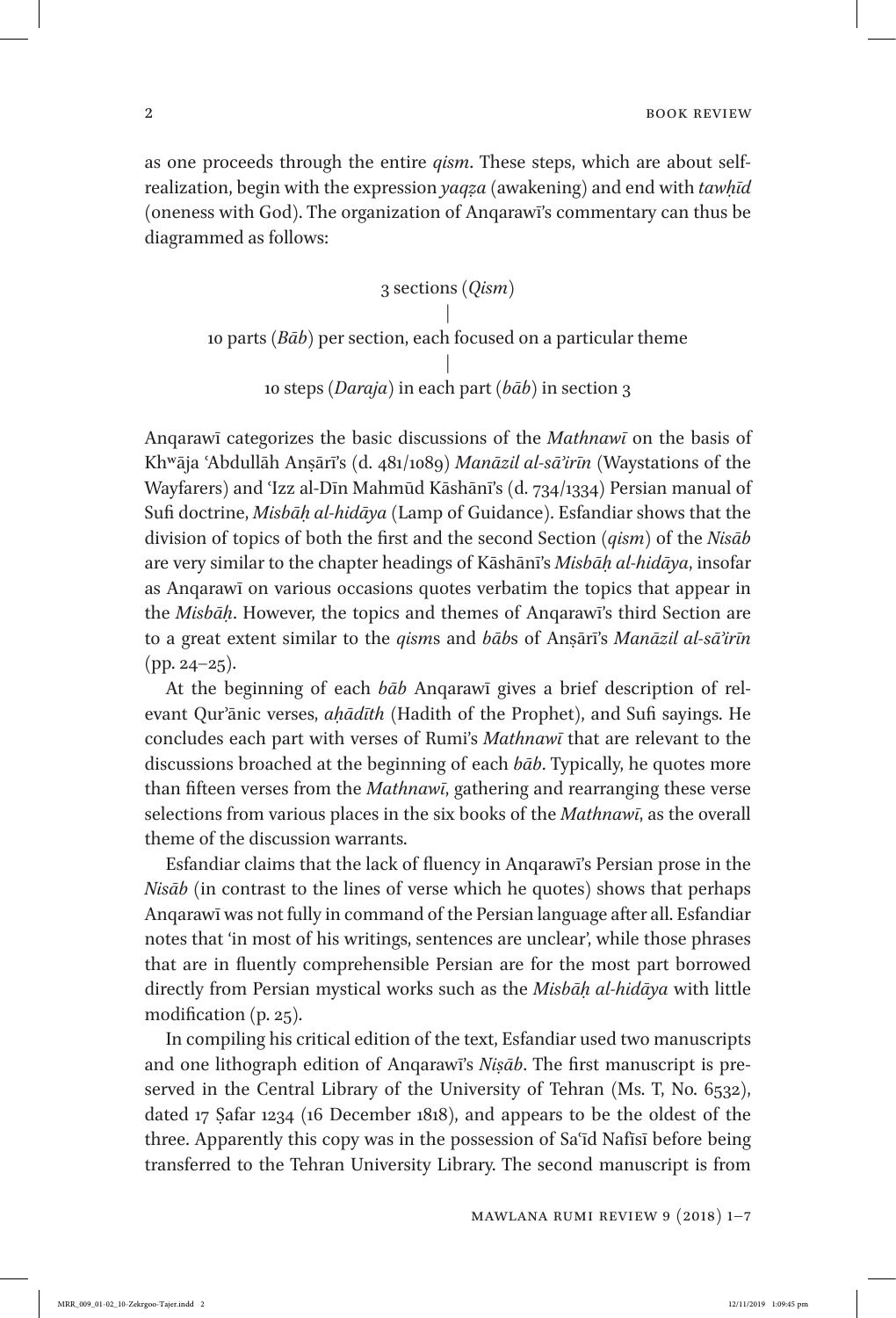## BOOK REVIEW 3

the Malik Library collection in Tehran (Ms. M, No. 4848), dated 14 Dhīʾl-Qaʿda 1259 (6 December 1843), while the third text used is a lithograph edition (*chāp-i sangī*), given the siglum Ms. B, published in Bombay in 1309 AH (1891).

Esfandiar's method in compiling his critical edition of the *Niṣāb* involved a comparison of the two manuscripts along with the lithograph text, with the oldest manuscript figuring as the principle copy text. Regarding references to the verses of the *Mathnawī-yi maʿnawī*, he uses the Konya manuscript's verse numbering along with the book number (for example, 6/1440 = Book VI, verse 1440). For verses that could not be found in the Konya manuscript he cites the edition by Kulāla-yi Khāvar using the siglum <sup>خ</sup> �. On rare occasions when the quoted verses could neither be found in the Konya manuscript nor in the Kulāla-yi Khāvar edition, they are listed under the rubric 'the forged seventh Book of the *Mathnawī'* (وسطری)<br>to distinguish them from others خ m the Kulala-yi Khavar eution, they are isted under the rubric the lorged severath Book of the *Mathnawi'* (دفتر جعلی هفتم مثنوی), identified with the siglum <del>ب</del>ع to distinguish them from others. خ

In the comprehensive introduction, the editor familiarizes the reader with the importance of the *Mathnawī* in a brief but useful way. He also briefly introduces Anqarawī's personality and contributions as a man of letters, and provides a historical account of his joining the Mevlevi Order. Towards the end of his introduction, Esfandiar introduces the various manuscripts of the *Niṣāb-i Mawlawi*<sup>2</sup>, before finally elaborating the method that he has adopted for his annotated critical edition, followed by a list of the Persian and Turkish sources he consulted.

## **1 An Overview of Anqarawī's** *Niṣāb*

The *Niṣāb* begins with the traditional praise of God, followed by a commendation of the Seal of the Prophets, Muḥammad, and then some lines in praise of Jalāl al-Dīn Rūmī. The date of composition of the text comes next, followed by a mention of the request of Shaykh Yaḥyā Afandī to compose the volume. Anqarawī then provides the book's Table of Contents and introduces his work in three *qism*s based on the organization of the *Ṭarīqat-nāma*, another work by Anqarawī.

The first *qism*, entitled *Ādāb-i ṭarīqat* (Manners of the Sufi Path), is divided into the following ten *bāb*s:

- 1.1 'On the Essential Nature of the *Mawlawī (Mevlevi) Ṭarīqa*' ( <sup>ت</sup> �� ت ���� ی � ماهیت طر<sub>ا</sub> (مولوی �
- در احوال خليفه و) 'Dn the State of the Vicegerent and Vicegerentship'<br>(خلافت خ (خلافت خ خ
- 1.3 'On the Esteemed Rank of Shaykhhood and That of the Perfect Master' در رتبه مشیخت و مرتبه شیخ کامل)<br>(در رتبه مشیخت و مرتبه شیخ کامل) خخ

Mawlana Rumi Review 9 (2018) 1–7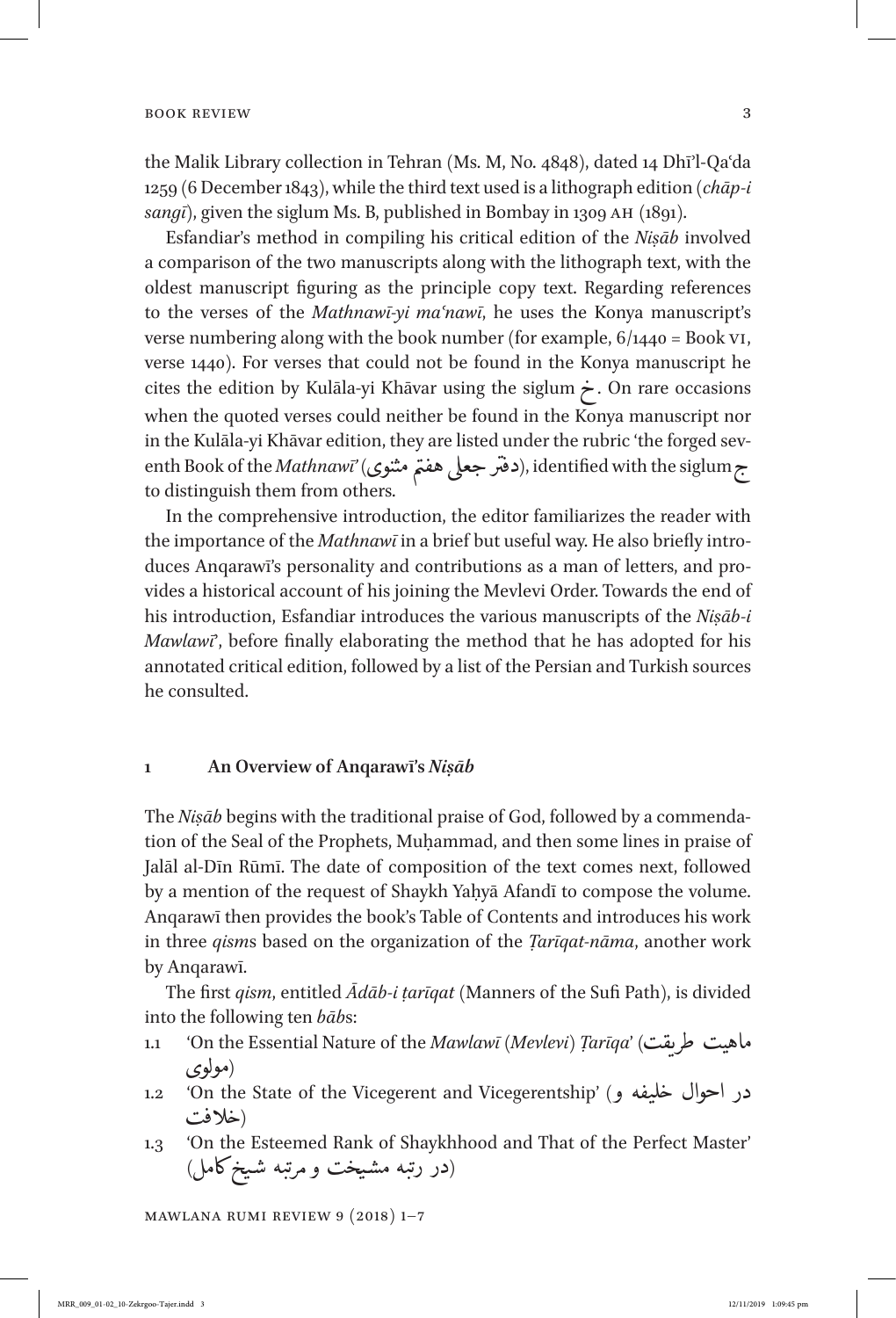- 'On the Necessity of Having a Living Guide, and the Harmfulness of  $1.4$ در لزوم مرشد زنده و موجب ضرر شدن) 'Pursuing the Path without a Guide (راه پی مرشد رفتن
- Con the Self-surrender of the Seeker of the Truth to the Master' ( در  $1.5^{\circ}$ (تسلیمیت سالک به شبخ خود
- 'On the Virtues of the Faqirs Sequestered in the Khānaqāh, and Their 1.6 در فضايل فقراء خانقاه نشين واحوال سعادت قرن) 'States of Spiritual Felicity (اىشان
- 'On the Excellence of the Outer Journey, and the Passages of the Inner  $1.7$ (در فضیلت سفر ظاهرًا و سیر وگذر باطنًا) 'Journey
- 'On the Prerequisites of Travelling, on the Spiritual States of One's Fellow  $1.8$ در لوازم سفر و احوال مصا) 'Companions, and on the Purpose of Travelling (حب و هم نشین و مقصود از سفر و سیاحت
- 'On the Mysteries of Sama' and Purity, and the Origins of Sound and  $1.9$ (در اسرار سماع و صفا و اصل صوت و صدا) 'Voice
- 'On the Mysteries of Dance, Whirling, Ecstasy, and the Spiritual States of  $1.10$ (در اسرار رقص و دوَران و وجد و حال عاشقان) 'Lovers

The second *gism*, which is devoted to  $\bar{A}d\bar{a}b-i$  Shari'at (Manners of the Legal Path, or Islamic Law), is divided into the following ten babs:

- $2.1$ 'On Faith, Devotional Obedience, and the Abandonment of Sensual (در ایمان و طاعت و ترک هوا و معصیت) Desire and Sin'
- 'On the Excellence of the Word Tawhid, the Supreme Name of God, and  $2.2$ (در فضایل کلمه توحید و اسم جلاله و اسم هو) <the Name Hu
- 'On Outward and Inward Purity, and the Mysteries of the Holy Virtue'  $2.3$ (در طهارت ظاهر و باطن و اسرار فضایل او)
- 'On the Virtues of Ritual Prayer, and the Prayers of Those Brought Nigh  $2.4$ (در فضایل صلات و صلات مقرمن) 'unto God
- On the Virtues of Almsgiving, Charity, and Generosity' (فضابل)  $2.5$ (زكات و صدقه و سخاوت
- 'On the Virtues of Fasting and Hunger, and Eating Permissible Morsels' 2.6 (در فضایلٌ صوم وگرسنگی و لقمه حلال خوردن)
- ادر صورت و معني جج) '(On the Form and Meaning of Pilgrimage (بدر صورت و معني جج)  $2.7$
- 'On the Status of Being a Bachelor, on Marriage and Its Conditions,  $2.8$ در تجرد، تزویج و احوال نکا) 'and on Intimate Association with Women (ح و حسن معاشرت نساء
- 'On the States of Earning a Livelihood, Reproaching the Vice of Begging,  $2.9$ and Praise of Lawful Work in [the Way of] Faith and Obedience' (حوال) (اَکتساب و مذمت سُوال و مُدحت کسب دین و طاعت کردن

MAWLANA RUMI REVIEW 9  $(2018)$  1-7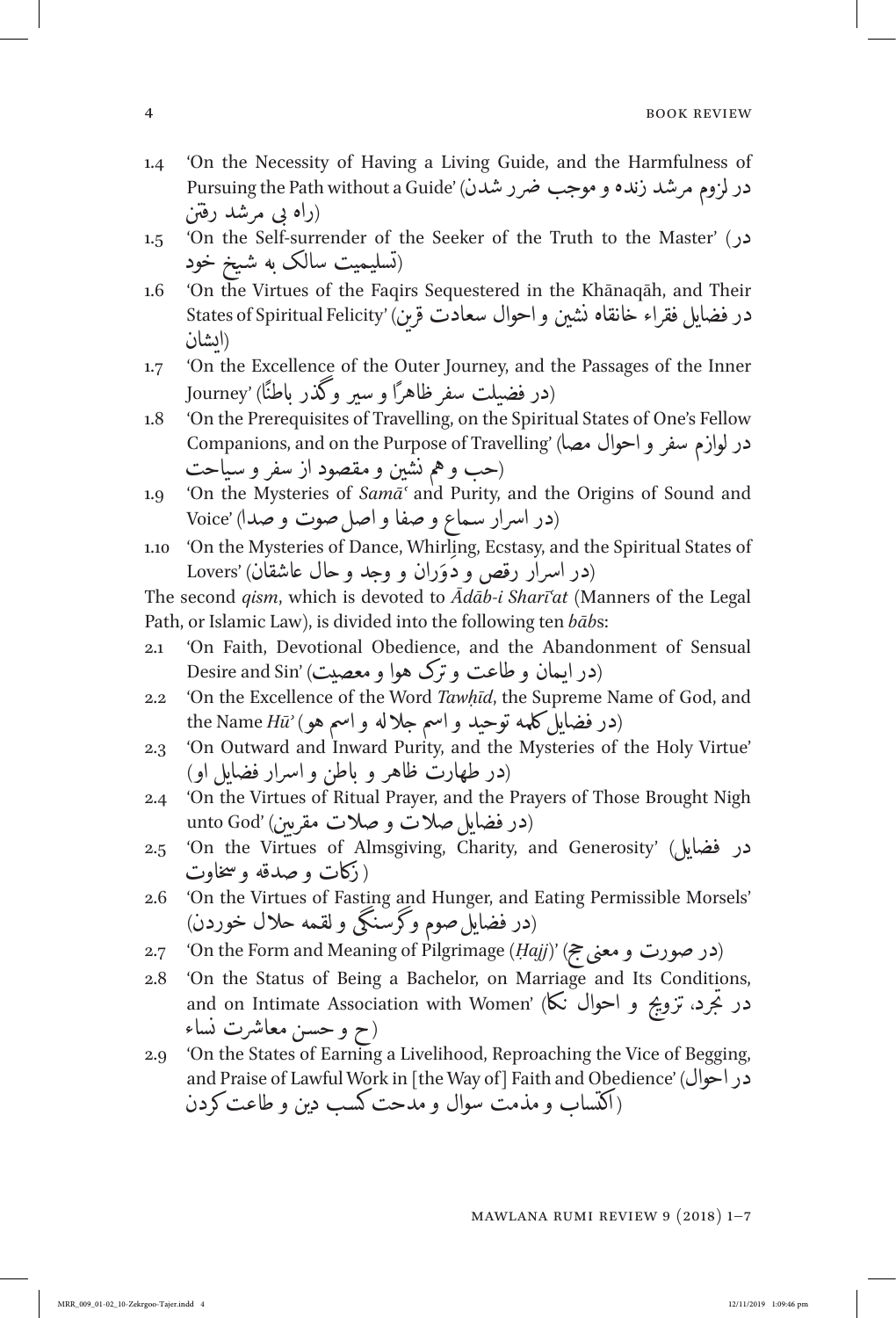**BOOK REVIEW** 

'On the Virtue of Hard Work and Effort, and [the Outer and Inner] 2.10 در فضبلت سعی وگوشش را و مجاهده و مجاهد) 'Spiritual Struggle

The third qism, which is named Adab-i ma'rifat wa haqiqat (Manners of Experiential Knowledge and the Truth) includes ten babs, each divided into ten *daraja*, as follows:

- ن در جاتی که در بدایت سلوک واقع شده) 'On the Initial Steps of the Path'  $3.1$ including these ten *daraja*: yaqza (awakening), tawba (repentance), zārī va girya (lamentation and weeping), inābat (turning in repentance towards God), muhāsiba (self-examination), tafakkur (contemplation), *dhikr* (remembrance/invocation), *i'tisām* (holding tight [to the divine rope]), khumūl (humble anonymity), and farār (flight [from worldliness]).
- در درجاتي) 'On the Stages That Are Identified with the Gates of the Path'  $3.2$ ), including these ten *daraja: khalwat* (که در منزله ابواب سلوک واقع شده (seclusion), 'uzlat (retreat), rīyādat (ascetic discipline), huzn (sorrow), khawf (fear), rajā (hope), khudū' (humility), zuhd (abstinence), taqwā (piety), and wara' (moral scrupulousness).
- در درجاتی که در میان اهل سلوک واقع) 'On the Stages of the Sufi Wayfarers'  $3-3$ شده), including these ten *daraja: tabattul* (ascetic detachment), *'ibādat* (worship), hurriyat (spiritual liberation), murāqaba (contemplative vigilance), hurmat va ta'zīm (reverence and respect), ikhlās (sincere devotion), istiqāmat (rectitude), tawakkul (trust in God), qanā'at (contentment), and taslim (submission to God's will).
- در بيان) 'An Exposition of Good Manners and Their Various Degrees'  $3.4$ اخلاق واقع شده), including these ten daraja: اخلاق واقع شده), including these ten daraja: khulq (good disposition), tawādu' (humbleness), īthār (altruistic sacrifice), futuwwat (spiritual chivalry), sidq (sincerity), hayā (modesty), shukr (thanksgiving), sabr (patience), ridā (submission to God's pleasure), and inbisāt (amiable conviviality).
- در درجاتي كه د) 'The Degrees of the Principal Stage of the Spiritual Journey'  $3.5$ ر منزله اصول سلوك واقع شده), including these ten *daraja: qasd* (quest), 'azm (determination), murīd (disciple), murād (spiritual guide), adab (spiritual etiquette), yaqīn (certainty), uns (intimacy), taşawwuf (Sufism), faqr (spiritual poverty), and ghina (richness in heart).
- در درجاتی که در منزله) 'On the Stages of the Valley of the Spiritual Journey'  $3.6$ اودیه سلوک است), including these ten *daraja: iḥsān* (doing what is beautiful), 'ilm (knowledge), hikmat (wisdom), başīrat (spiritual insight), *farāsat* (clairvoyance), *ilhām* (inspiration), *khawāṭir* (stray thoughts), hazm (prudence), himmat (aspiration), and *qurb* (nearness).

MAWLANA RUMI REVIEW 9 (2018) 1-7

MRR\_009\_01-02\_10-Zekrgoo-Tajer.indd 5

12/11/2019 1:09:46 pm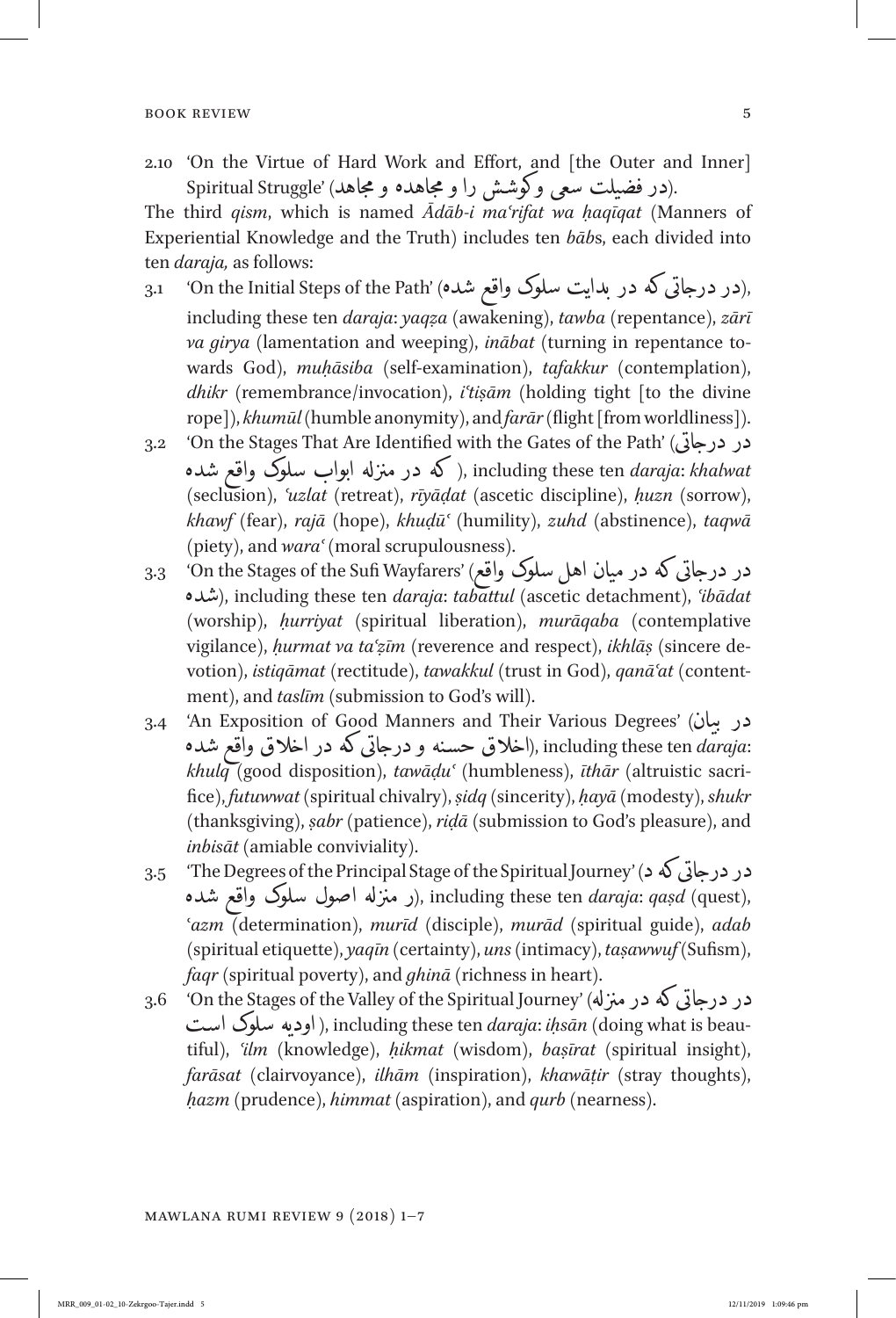- 'An Exposition of the Stages of Mystical States and Spiritual Stations'  $3 - 7$ (درجاتی که در احوال و مقامات واقع شده ان را بیان می گمد), including these ten *daraja*: the stage of understanding the difference between hal (or ahwāl, Mystical States) and maqām (Spiritual Stations), mahabbat (kindness), 'ishq (love), shawq (longing), dhawq (experimental taste), 'atash (thirst), haybat (awe), hayrat (bewilderment), galaq (agitation), and *ghayrat* (zealousness).
- در درجاتی که د) 'The Degrees of the Station of Sanctity and Sainthood'  $3.8$ ر مقام ولايت واقع شده), including these ten *daraja: awliyā'* (the saints), sirr wa ahl-i sirr (the heart's inner mystery and its adepts), *gharib* (the stranger), *istighrāgh* (absorption), *mahw* (obliteration), *wagt* (metaphysical time), safā (purity), surūr (joy), talwīn (alteration), and tamkīn (stability).
- "The Degrees Encountered in the Stage of Spiritual Realities' (حور درجا  $3.9$ تی که در مرتبه حقایق واقع شده), including these ten *daraja: mukāshafa* (spiritual disclosure), mushāhada (contemplation), tajallī (manifestation), hayāt (life), gabd (spiritual contraction), bast (spiritual expansion), sukr (intoxication), sahw (sobriety), fasl (separation), and wasl (union).
- در درجاتی که در) 'The Degrees of the Final Stages of the Spiritual Journey' 3.10 بايت سلوك واقع شده است), including the final ten *daraja: maʿrifat* (experimental knowledge), fanā' (annihilation), baqā' (subsistence), tahqīq (realization), talbīs (disguise), wujūd (existence), tafrīd (isolation), jam<sup>o</sup> (congregation), and tawhid (oneness with God).

Under each bab and its ten daraja, Angarawi presents a selection of verses from the Mathnawī to illustrate and explain the stages discussed. Finally, he concludes the work with these few Persian verses of his own composition  $(p. 258)$ :

We might translate this as follows:

Since with these words [this book's] existence has concluded, the word *khātam* (seal) figures as their chronogram.

O God, bestow on us a good end and completion all our life long For the sake of the true Prophet, whose promise is trustworthy  $-$  O You Who have selected him as the Seal of the Prophets - Amen!

MAWLANA RUMI REVIEW 9  $(2018)$  1-7